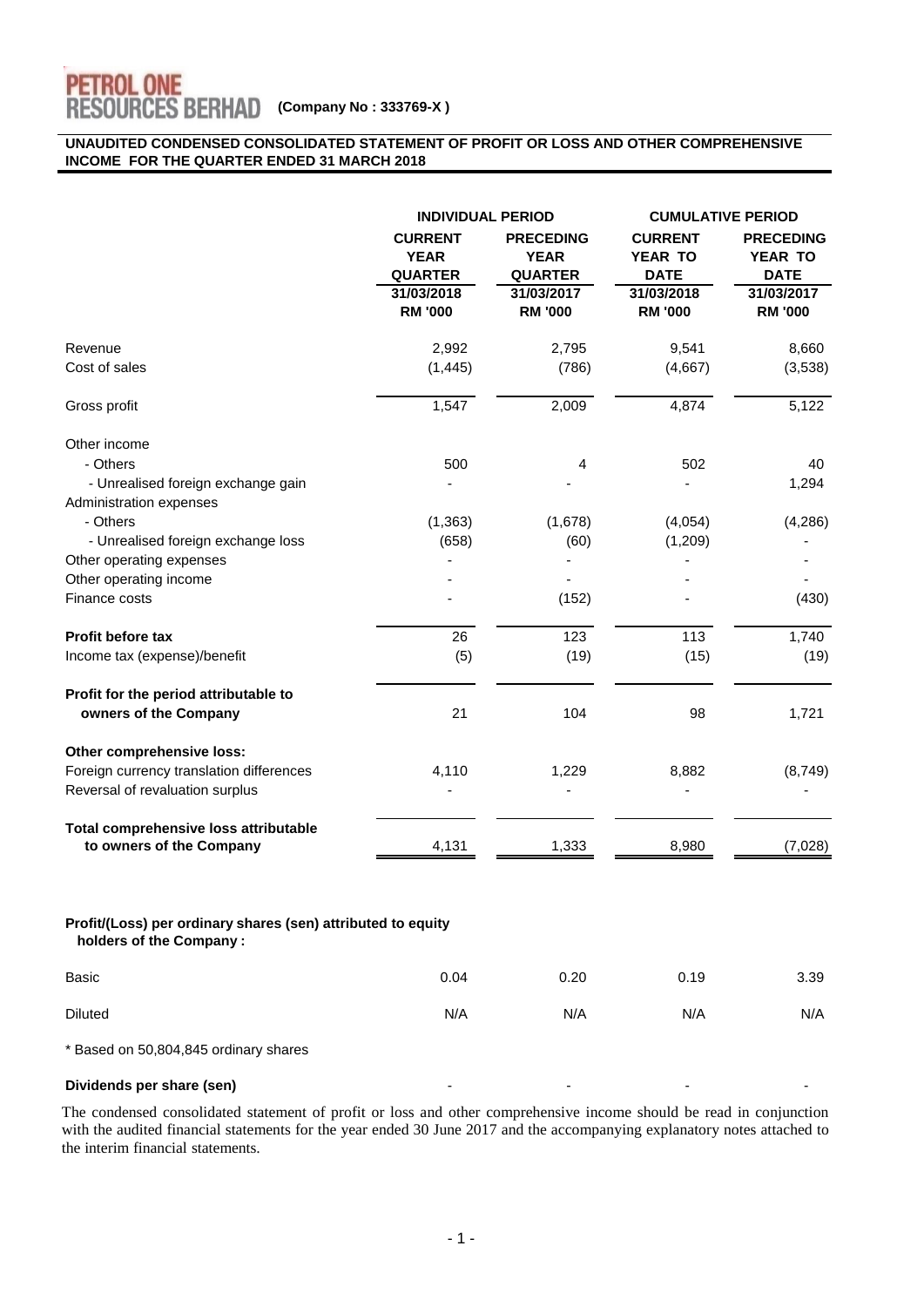

#### **UNAUDITED CONDENSED CONSOLIDATED STATEMENT OF FINANCIAL POSITION FOR THE QUARTER ENDED 31 MARCH 2018**

|                                                     | <b>AS AT</b><br>31/03/2018<br><b>RM '000</b> | <b>AS AT</b><br>30/6/2017<br><b>RM '000</b> |
|-----------------------------------------------------|----------------------------------------------|---------------------------------------------|
| <b>ASSETS</b>                                       |                                              |                                             |
| <b>Non-current assets</b>                           |                                              |                                             |
| Plant and equipment                                 | 3,425                                        | 4,087                                       |
| <b>Current assets</b>                               |                                              |                                             |
| Trade and other receivables                         | 14,429                                       | 15,328                                      |
| Cash and bank balances                              | 146                                          | 92                                          |
|                                                     | 14,575                                       | 15,420                                      |
| <b>TOTAL ASSETS</b>                                 | 18,000                                       | 19,507                                      |
| <b>EQUITY AND LIABILITIES</b>                       |                                              |                                             |
| Share capital                                       | 63,474                                       | 63,474                                      |
| Share premium                                       |                                              |                                             |
| Reserve                                             | (162, 130)                                   | (171, 110)                                  |
| Equity attibutable to equity holders of the Company | (98, 656)                                    | (107, 636)                                  |
| <b>Current liabilities</b>                          |                                              |                                             |
| <b>Borrowings</b>                                   | 53,133                                       | 58,379                                      |
| Trade and other payables                            | 60,236                                       | 65,475                                      |
| Amount due to directors                             | 3,252                                        | 3,269                                       |
| Provision for taxation                              | 35                                           | 20                                          |
|                                                     | 116,656                                      | 127,143                                     |
| <b>Total liabilities</b>                            | 116,656                                      | 127,143                                     |
| <b>TOTAL EQUITY AND LIABILITIES</b>                 | 18,000                                       | 19,507                                      |
| Net assets per share attributable to ordinary       |                                              |                                             |
| equity holders of the parent (RM)                   | (1.5543)                                     | (1.6957)                                    |

The condensed consolidated statement of financial position should be read in conjunction with the audited financial statements for the year ended 30 June 2017 and the accompanying explanatory notes attached to the interim financial statements.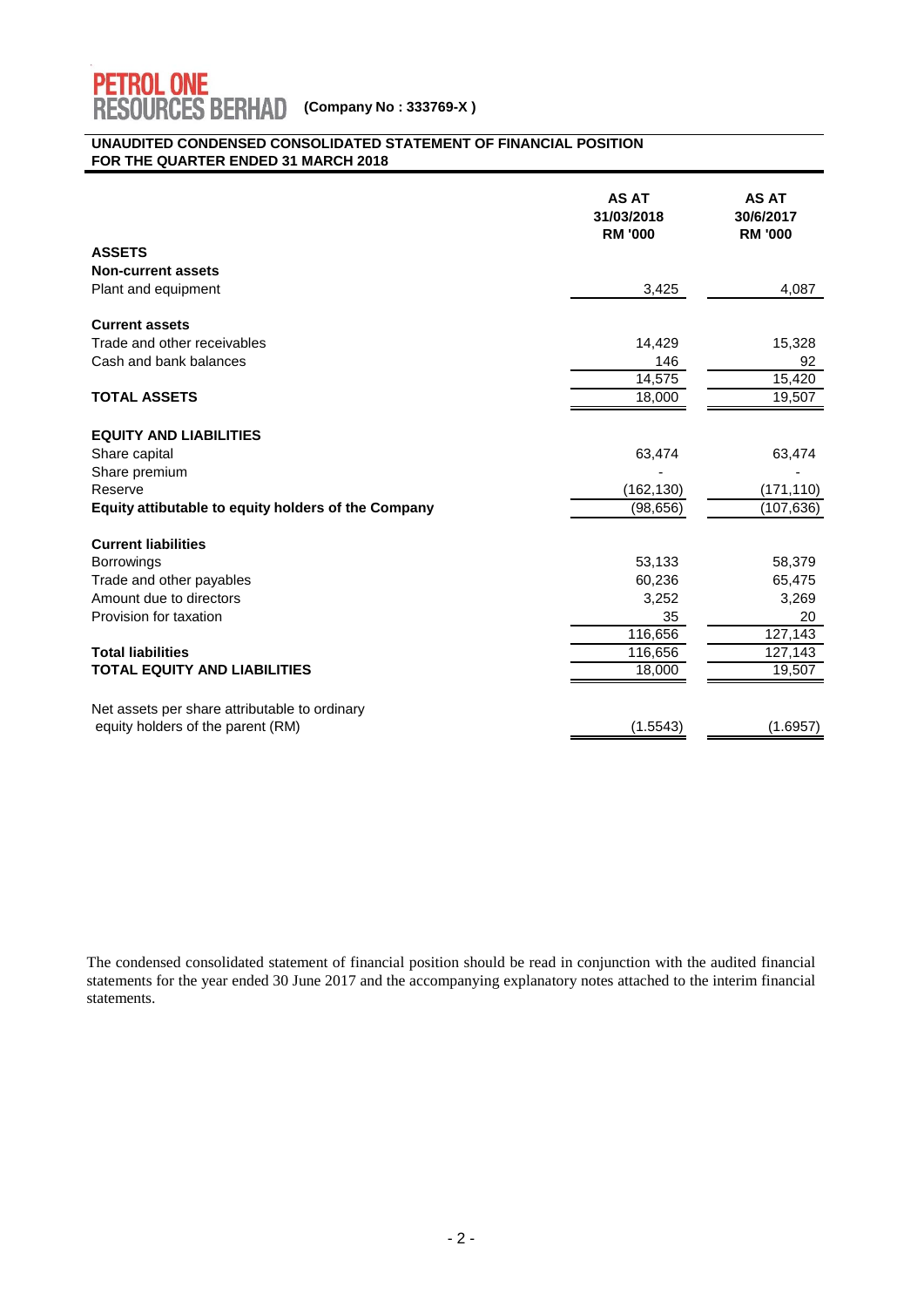### **UNAUDITED CONDENSED CONSOLIDATED STATEMENT OF CHANGES IN EQUITY FOR THE QUARTER ENDED 31 MARCH 2018**

|                                                   | <--------------------------------- Attributable to Equity Holders of the Company ---------------------------> |                                        |                                                        |                                                 |                                           |                                |
|---------------------------------------------------|---------------------------------------------------------------------------------------------------------------|----------------------------------------|--------------------------------------------------------|-------------------------------------------------|-------------------------------------------|--------------------------------|
|                                                   | - Non-distributable -----------------------><br>---------------------                                         |                                        |                                                        |                                                 |                                           |                                |
|                                                   | <b>Share Capital</b><br><b>RM '000</b>                                                                        | <b>Share Premium</b><br><b>RM '000</b> | <b>Revaluation</b><br><b>Reserve</b><br><b>RM '000</b> | <b>Translation</b><br>reserve<br><b>RM '000</b> | (Accumulated<br>losses)<br><b>RM '000</b> | <b>Total</b><br><b>RM '000</b> |
| At 1 July 2016                                    | 50,805                                                                                                        | 12,669                                 |                                                        | (23, 752)                                       | (143, 217)                                | (103, 495)                     |
| Foreign currency translation difference           | $\overline{\phantom{a}}$                                                                                      | $\overline{\phantom{a}}$               |                                                        | (5,978)                                         |                                           | (5,978)                        |
| Impairment of vessels                             |                                                                                                               |                                        |                                                        |                                                 |                                           |                                |
| Profit for the period<br>Total comprehensive loss | 12,669<br>12,669                                                                                              | (12, 669)<br>(12,669)                  |                                                        | (5,978)                                         | 1,837<br>1,837                            | 1,837<br>(4, 141)              |
|                                                   |                                                                                                               |                                        |                                                        |                                                 |                                           |                                |
| At 30 June 2017                                   | 63,474                                                                                                        | $\overline{\phantom{a}}$               | $\overline{\phantom{a}}$                               | (29, 730)                                       | (141, 380)                                | (107, 636)                     |
| At 1 July 2017                                    | 63,474                                                                                                        |                                        |                                                        | (29, 730)                                       | (141, 380)                                | (107, 636)                     |
| Foreign currency translation difference           |                                                                                                               |                                        |                                                        | 8,882                                           | $\blacksquare$                            | 8,882                          |
| Profit for the period                             | ٠                                                                                                             |                                        |                                                        |                                                 | 98                                        | 98                             |
| Total comprehensive loss                          | $\overline{\phantom{a}}$                                                                                      |                                        |                                                        | 8,882                                           | 98                                        | 8,980                          |
| At 31 March 2018                                  | 63,474                                                                                                        |                                        |                                                        | (20, 848)                                       | (141, 282)                                | (98, 656)                      |

The condensed consolidated statement of changes in equity should be read in conjunction with the audited financial statements for the year ended 30 June 2017 and the accompanying explanatory notes attached to the interim financial statements.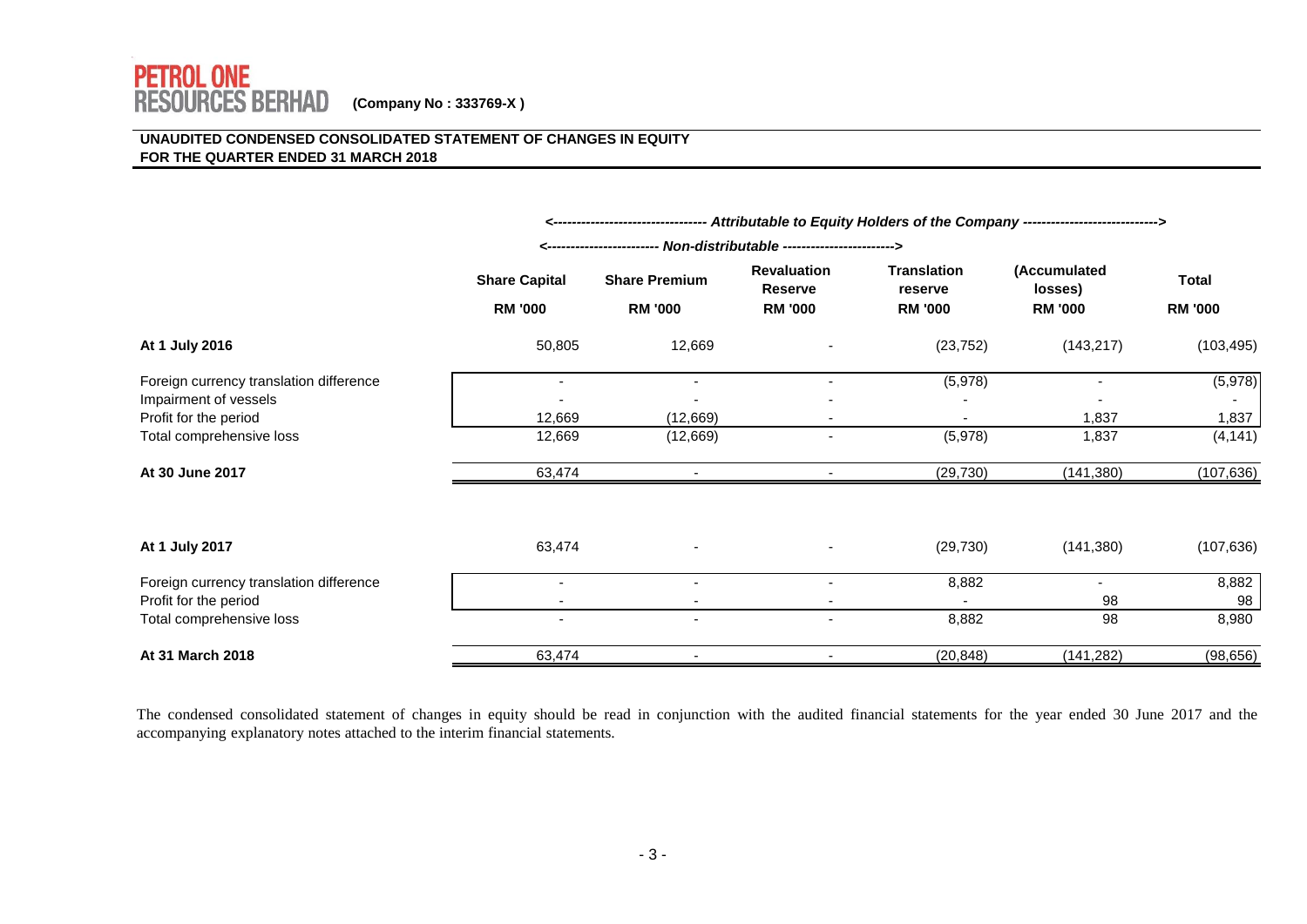

#### **UNAUDITED CONDENSED CONSOLIDATED STATEMENT OF CASH FLOWS FOR THE QUARTER ENDED 31 MARCH 2018**

|                                                            | 9 months ended<br>31/03/2018<br><b>RM '000</b> | 12 months ended<br>30/6/2017<br><b>RM '000</b> |
|------------------------------------------------------------|------------------------------------------------|------------------------------------------------|
| Cash flows from operating activities                       |                                                |                                                |
| Profit before tax                                          | 113                                            | 1,856                                          |
| Adjustment for:                                            |                                                |                                                |
| Depreciation                                               | 477                                            | 591                                            |
| Interest expense                                           |                                                |                                                |
| Unrealised foreign exchange gain - net                     | 1,209                                          | (743)                                          |
| Operating profit/(loss) before changes in working capital  | 1,799                                          | 1,704                                          |
| Trade and other receivables                                | 892                                            | (1, 329)                                       |
| Trade and other payables                                   | (2,637)                                        | (972)                                          |
| Cash generated from operating activities                   | 54                                             | (597)                                          |
| Income taxes paid                                          |                                                | (42)                                           |
| Net cash generated from operating activities               | 54                                             | (639)                                          |
| Cash flows from investing activities                       |                                                |                                                |
| Proceeds from disposal of plant and equipment              |                                                |                                                |
| Acquisition of plant and equipment                         |                                                | (641)                                          |
| Net cash used in investing activities                      | $\overline{\phantom{0}}$                       | (641)                                          |
| Cash flows from financing activities                       |                                                |                                                |
| Repayment of term loans                                    |                                                |                                                |
| Repayment of finance lease liabilities                     |                                                |                                                |
| Drawdown of term loan                                      |                                                |                                                |
| Repayment to director                                      |                                                |                                                |
| Net cash used in financing activities                      |                                                |                                                |
| Net increase in cash and cash equivalents                  | 54                                             | (1,280)                                        |
| Cash and cash equivalents at beginning of financial period | 92                                             | 1,372                                          |
| Cash and cash equivalents at end of financial period       | 146                                            | 92                                             |

The condensed consolidated statement of cash flow should be read in conjunction with the audited financial statements for the year ended 30 June 2017 and the accompanying explanatory notes attached to the interim financial statements.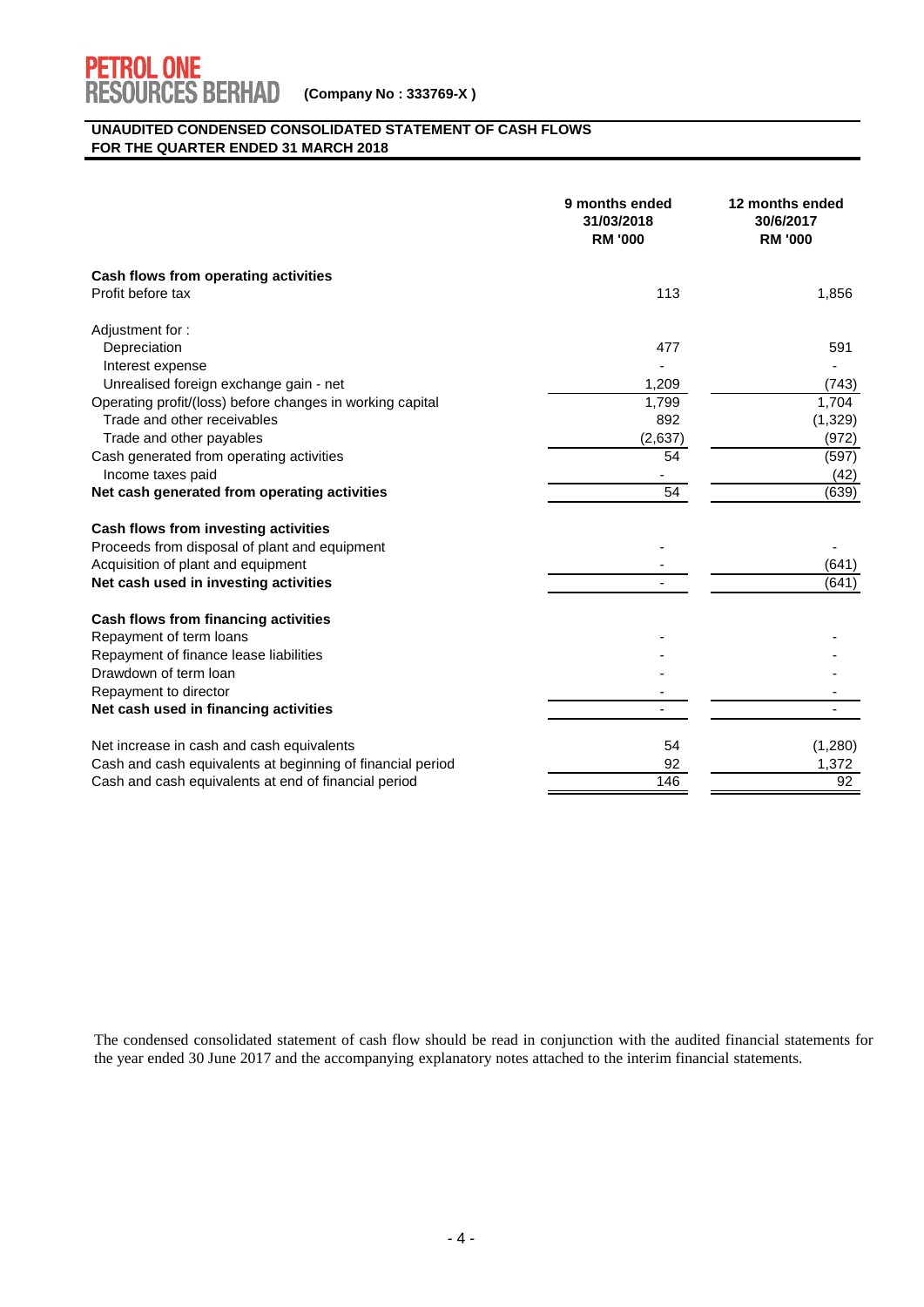# **PETROL ONE RESOURCES BERHAD** (333769-X) **PART A – EXPLANATORY NOTES PURSUANT TO MFRS 134 FOR THE QUARTER ENDED 31 MARCH 2018**

#### **A1. BASIS PREPARATION**

The financial statements of the Group and the Company have been prepared in accordance with the Malaysian Financial Reporting Standards ("MFRSs"), International Financial Reporting Standards and the requirements of the Companies Act, 2016 in Malaysia.

The interim financial statements should be read in conjunction with the audited financial statements of the Group for the financial year ended 30 June 2017. These explanatory notes attached to the interim financial statements provide an explanation of events and transactions that are significant to an understanding of the changes in the financial position and performance of the Group since the financial year ended 30 June 2017.

#### **A2. FUNDAMENTAL ACCOUNTING PRINCIPLE**

As at 31 March 2018, the current liabilities of the Group exceeded its current assets by RM102.081 million and the Group had a negative shareholder's equity of RM98.656 million.

As disclosed in the previous year's financial statements, Petrol One Resources Berhad ("PORB") and a subsidiary, Arus Dermaga Sdn Bhd ("ADSB") were unable to meet their loans obligations since January 2011 and March 2010, respectively. On 24 December 2013, PORB and ADSB entered into a debt settlement agreement ("DSA") with their respective lenders whereby the outstanding loan obligations will be settled in full by a cash payment of RM6.5 million. On 16 October 2014, PORB announced that it had agreed with its lenders to vary the terms of the DSA whereby the RM6.500 million will be settled (i) by the sale, by the lender, of the shares in the Company which have been pledged by a third party as security for the loan for a consideration amounting to RM3.040 million; and (ii) in cash for an amount of RM3.460 million. The variation was formalized in a supplementary settlement agreement ("SSA") on 21 November 2014. Please refer to part B7 for more details of the terms of the settlement.

On 30 August 2012, PORB announced that it had been classified as an affected listed issuer pursuant to Paragraph 2.1(a) of Practice Note 17 ("PN17") under the Main Market Listing Requirements of Bursa Malaysia. The PN17 criteria was triggered as a result of the shareholders' equity of PORB on a consolidated basis is less than 25% of its issued and paidup capital (excluding treasury shares) and was less than RM40.000 million.

On 15 November 2013, PORB made its Requisite Announcement whereby it proposed to undertake a two (2) pronged approach, comprising the Group's business turnaround strategy ("Business Regularization Strategy") and the Proposed Regularization Plan to address its PNI7 issues. The Proposed Regularization Plan comprises the following: (i) Proposed Capital Reduction, (ii) Proposed Share Premium Reduction, (iii) Proposed Private Placement, (iv) Proposed Rights Issue with Warrants, (v) Proposed Scheme of Arrangement, and (vi) Proposed Amendment. The Proposed Regularization Plan was submitted to Bursa Malaysia on 28 March 2014 and the relevant announcement was made on the same day. On 21 January 2015, PORB submitted an application to Bursa Malaysia to vary certain terms of the Proposed Regularization Plan. An announcement was made on 21 January 2015 incorporating the details of the variations. The Proposed Regularization Plan of the Company was approved by Bursa Malaysia vide a letter dated 14 August 2015, subject to certain terms and conditions. An announcement was made on 14 August 2015 incorporating details of the approval.

On 24 December 2013, the Company and ADSB entered into a debt settlement agreement ("DSA") with their respective lenders whereby the outstanding loan obligations will be settled in full by a cash payment of RM6,500,000/-.

The Company, and its wholly-owned indirect subsidiaries, ADSB and One Petroleum (L) Ltd ("OPLL") were granted an order by the High Court of Malaya to hold a meeting with their scheme creditors pursuant to Section 176(1) of the Companies Act 1965. The Court Convened Meetings for approving the proposed scheme of arrangement ("the Scheme") were held on 7 July 2014. At the Court Convened Meetings, a majority in number and more than 75% in value of the scheme creditors who were present voted in approval of the Scheme. The Scheme was approved by the High Court of Malaya on 15 August 2014 and is binding until it is approved by a majority of the members of the respective companies at their members' meetings. As at the end of the financial year, the Group has not recorded the effect of the waiver of debt pending the completion of the Scheme.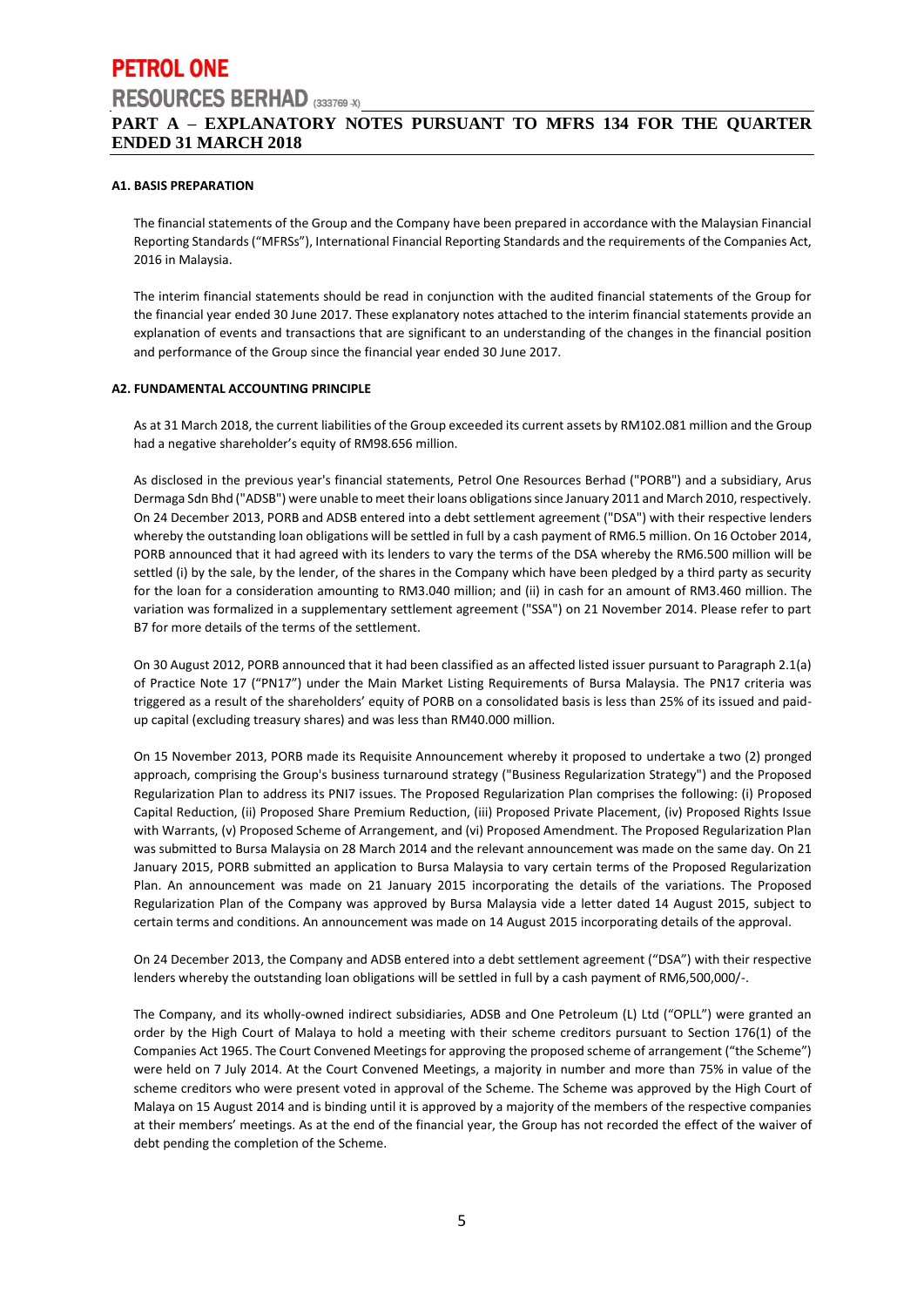## **PETROL ONE RESOURCES BERHAD** (333769-X) **PART A – EXPLANATORY NOTES PURSUANT TO MFRS 134 FOR THE QUARTER ENDED 31 MARCH 2018**

#### FUNDAMENTAL ACCOUNTING PRINCIPLE (Continued)

On 16 October 2014, the Company announced that it had agreed with its lenders to vary the terms of the DSA whereby the RM6,500,000/- will be settled (i) by the sale, by the lender, of the shares in the Company which have been pledged by a third party as security for the loan for a consideration amounting to RM3,040,000/-; and (ii) in cash for an amount of RM3,460,000/-. The variation was formalised in a supplementary settlement agreement ("SSA") on 21 November 2014. On the same date, the total sum of RM6,500,000/- was paid to the lenders under the terms of the SSA comprised of payment by the Company of RM3,460,000/- and payment by a third party of RM3,040,000/-. The Company has not recognised the fair value of corporate guarantee given to lender for loan given to subsidiary. The Group and the Company, however, have not recorded the effect of the waiver of the debt pending the completion of the disposal of the pledged shares.

On 27 July 2017, the Company announced to Bursa that the Proposed Regularisation Plan will be revised as per followings: (i) from proposed capital reduction of the issued and paid-up share capital of the Company pursuant to Section 64(1) of the Companies Act, 1965, involving the cancellation of RM0.90 of the par value of every existing ordinary share of RM1.00 each in the Company as per the approval letter revised to proposed capital reduction of the share capital of the Company pursuant to Section 115(a) and 116 of the Act 2016, (ii) no longer applicable on the Proposed Share Premium Reduction, (iii) from Proposed private placement of 200,000,000 placement shares to potential investors at an issue price of RM0.10 per placement share after the completion of the Proposed Capital Reduction and the Proposed Share Premium Reduction as per the approval letter to proposed private placement of 200,000,000 placement shares to identified investors at an issue price of RM0.10 per placement share after the completion of the Proposed Capital Reduction, (iv) No changes on the Proposed Rights Issue with Warrants, (v) no changes on the Scheme of Arrangement except the settlement amount, (vi) no longer applicable on the Proposed increase in the authorised share capital, and (vii) no longer applicable on the proposed amendment.

The interim financial information has been prepared on the historical cost basis and on the assumption of that the Group is a going concern.

In view of the matters set out above, there are material uncertainties that may cast significant doubt on the ability of the Group to continue as a going concern. The going concern assumption is dependent upon the implementation of the Regularization Plan, and the ability of the Group to continue to attain profitable operations. In the event that these are not successfully implemented, the Group may be unable to realize their assets and discharge their liabilities in the normal course of business. Accordingly, the interim financial information may require adjustments relating to the recoverability and classification of recorded assets and to additional amount and classification of liabilities that may be necessary should the Group be unable to continue as a going concern.

#### **A3. AUDIT REPORT OF THE PRECEDING ANNUAL FINANCIAL STATEMENTS**

The auditors' report of the Company for the financial year ended 30 June 2017 contained a disclaimer of opinion by the Company's auditors, Messrs. Baker Tilly Monteiro Heng. The basis of the disclaimers is stated as below: -

1. As disclosed in Note 2.2, the financial statements have been prepared on the historical cost basis and on the assumption that the Group and the Company are going concerns. As at 30 June 2017, the Group recorded net current liabilities of RM111,723,215/- and capital deficiency of RM107,636,397/-. The Group and the Company have also recorded accumulated losses of RM141,379,679/- and RM6,651,692/- respectively.

The Company and its wholly-owned indirect subsidiary, Arus Dermaga Sdn. Bhd. ("ADSB"), were unable to meet their loan obligations since January 2011 and March 2010, respectively.

On 30 August 2012, the Company announced that it had been classified as an affected listed issuer pursuant to Paragraph 2.1 (a) of Practice Note 17 ("PN17") under the Main Market Listing Requirements of Bursa Malaysia Securities Berhad ("Bursa Malaysia").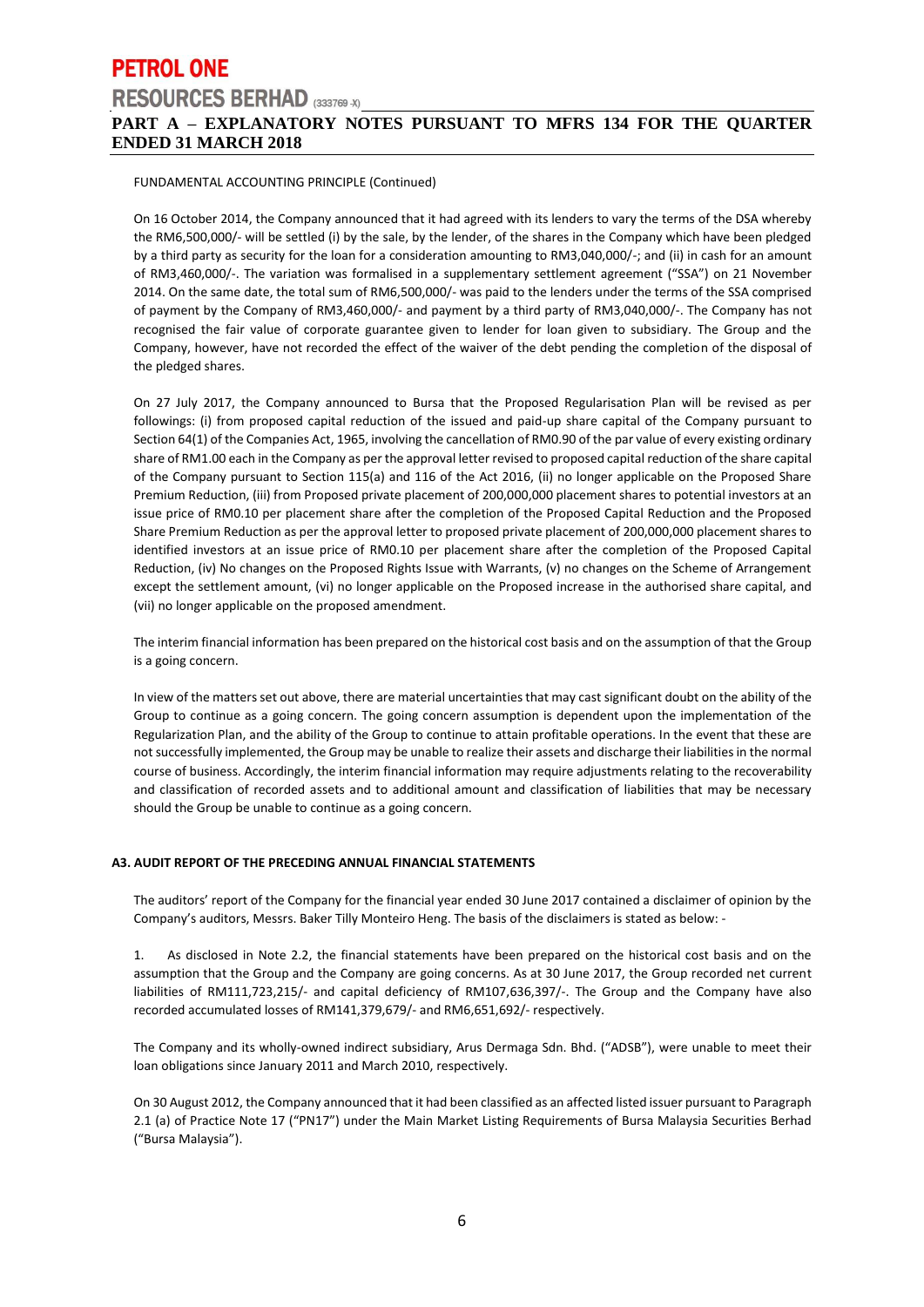## **PART A – EXPLANATORY NOTES PURSUANT TO MFRS 134 FOR THE QUARTER ENDED 31 MARCH 2018**

#### AUDIT REPORT OF THE PRECEDING ANNUAL FINANCIAL STATEMENTS (Continued)

On 15 November 2013, the Company proposed to undertake a two (2) pronged approach, comprising the Group's business turnaround strategy ("Business Regularisation Strategy") and the Proposed Regularisation Plan to address its PN17 issues. The Proposed Regularisation Plan comprises the following: (i) Proposed Capital Reduction, (ii) Proposed Share Premium Reduction, (iii) Proposed Private Placement, (iv) Proposed Rights Issue with Warrants, (v) Proposed Scheme of Arrangement, and (vi) Proposed Amendment to Memorandum and/or Articles of Association. A further announcement was made on 21 January 2015 incorporating details of variations to the Proposed Regularisation Plan. On 14 August 2015, Bursa Malaysia approved the Proposed Regularisation Plan subject to certain terms and conditions.

On 24 December 2013, the Company and ADSB entered into a debt settlement agreement ("DSA") with their respective lenders whereby the outstanding loan obligations will be settled in full by a cash payment of RM6,500,000/-.

The Company, and its wholly-owned indirect subsidiaries, ADSB and One Petroleum (L) Ltd ("OPLL") were granted an order by the High Court of Malaya to hold a meeting with their scheme creditors pursuant to Section 176(1) of the Companies Act 1965. The Court Convened Meetings for approving the proposed scheme of arrangement ("the Scheme") were held on 7 July 2014. At the Court of Convened Meetings, a majority in number and more than 75% in value of the scheme creditors who were present voted in approval of the Scheme. The Scheme was approved by the High Court of Malaya on 15 August 2014 and is binding until it is approved by a majority of the members of the respective companies at their members' meetings. As at the end of the financial year, the Group has not recorded the effect of the waiver of debt pending the completion of the Scheme.

On 16 October 2014, the Company announced that it had agreed with its lenders to vary the terms of the DSA whereby the RM6,500,000/- will be settled (i) by the sale, by the lender, of the shares in the Company which have been pledged by a third party as security for the loan for a consideration amounting to RM3,040,000/-; and (ii) in cash for an amount of RM3,460,000/-. The variation was formalised in a supplementary settlement agreement ("SSA") on 21 November 2014. On the same date, the total sum of RM6,500,000/- was paid to the lenders under the terms of the SSA. The Group and the Company, however, have not recorded the effect of the waiver of the debt pending the completion of the disposal of the pledged shares.

On 27 July 2017, the Company announced to Bursa that the Proposed Regularisation Plan will be revised as per followings: (i) from proposed capital reduction of the issued and paid-up share capital of the Company pursuant to Section 64(1) of the Companies Act 1965, involving the cancellation of RM0.90 of the par value of every existing ordinary share of RM1.00 each in the Company as per the approval letter revised to proposed capital reduction of the share capital of the Company pursuant to Section 115(a) and 116 of the Act 2016, (ii) no longer applicable on the Proposed Share Premium Reduction, (iii) from Proposed private placement of 200,000,000 placement shares to potential investors at an issue price of RM0.10 per placement share after the completion of the Proposed Capital Reduction and the Proposed Share Premium Reduction as per the approval letter to proposed private placement of 200,000,000 placement shares to identified investors at an issue price of RM0.10 per placement share after the completion of the Proposed Capital Reduction, (iv) No changes on the Proposed Rights Issue with Warrants, (v) no changes on the Scheme of Arrangement except the settlement amount, (vi) no longer applicable on the Proposed increase in the authorised share capital, and (vii) no longer applicable on the proposed amendment.

In view of the matters set out above, there are material uncertainties that may cast significant doubt on the ability of the Group and the Company to continue as going concerns.

The going concern assumption is highly dependent upon the shareholders' approving the Regularisation Plan and its successful implementation, the settlement of the defaulted debts, and the ability of the Group and the Company to attain profitable operations to generate sufficient cash flows to fulfil their obligations as and when they fall due. In the event that these are not accomplished, the Group and the Company may be unable to realise their assets and discharge their liabilities in the normal course of business. Accordingly, the financial statements may require adjustments relating to the recoverability and classification of recorded assets and to additional amount and classification of liabilities that may be necessary should the Group and Company be unable to continue as going concerns.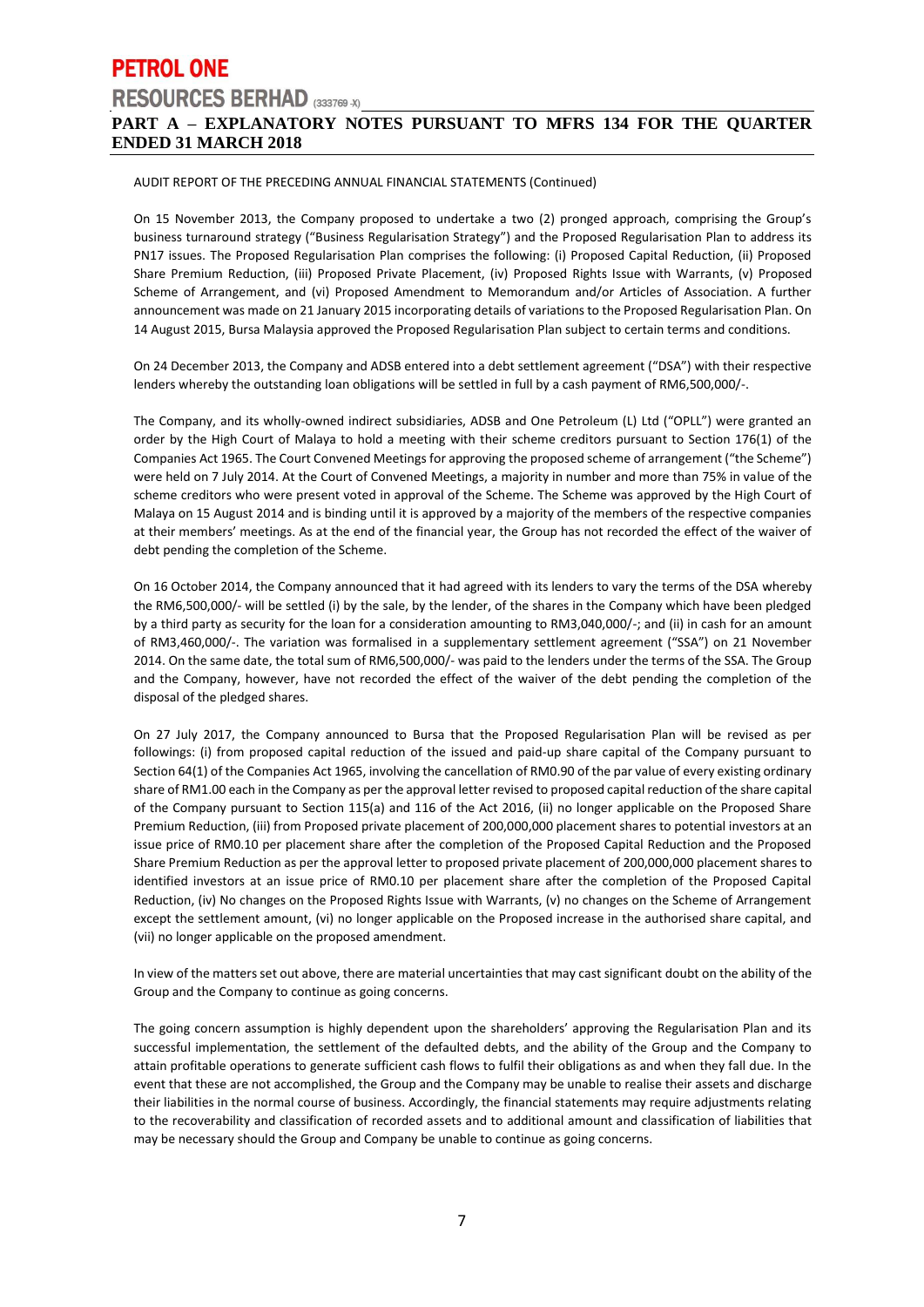## **PART A – EXPLANATORY NOTES PURSUANT TO MFRS 134 FOR THE QUARTER ENDED 31 MARCH 2018**

#### AUDIT REPORT OF THE PRECEDING ANNUAL FINANCIAL STATEMENTS (Continued)

2. As disclosed in Note 5.1 included in plant and equipment of the Group is an item of marine equipment of USD623,638/- (equivalent to RM2,508,582/-) which has not been in use since the disposal of the vessel owned by a subsidiary, One Petroleum (L) Limited. We were unable to obtain sufficient appropriate audit evidence to support the aforesaid carrying value of the item of marine equipment.

3. As disclosed in Note 6 and Note 7, the carrying value of investments in subsidiaries and amount due from subsidiaries in the books of the Company, amounted to RM939,177/- and RM66,364,128/-, respectively. The projections of future cash flows prepared by the management to support the aforesaid carrying value of investments in subsidiaries and amount due from subsidiaries are based on the assumptions that the Proposed Regularisation Plan have been implemented. Consequently, we are unable to ascertain the appropriateness of the carrying value of investments in subsidiaries and amount due from subsidiaries in the books of the Company.

4. The matters stated above were unresolved since the preceding financial year and formed the basis for disclaimer of opinion on the financial statements of the Group and Company for the financial year ended 30 June 2015. We were unable to determine whether adjustments to results of operations and opening accumulated losses might be necessary. Our opinion on the current year's financial statements is also modified because of the possible effects of these matters on the comparability of the current financial year's figures and corresponding figure.

#### *Disclaimer of Opinion*

Because of the significance of the matters described in the Basis for Disclaimer of Opinion paragraph, we do not express an opinion on the financial statements.

#### **A4. SEGMENTAL INFORMATION**

The Group prepared the following segment information in accordance with MFRS 8: Operating Segments based on the internal reports of the Group's strategic business units.

| Segments                   | <b>Product and Services</b>                                                                |
|----------------------------|--------------------------------------------------------------------------------------------|
| <b>Chartering Activity</b> | Chartering of safety standby vessels                                                       |
| <b>Advisory Services</b>   | Advisory services that include technical and commercial management services in relation to |
|                            | ship-to-ship transfer operations                                                           |
| Storage Management         | Management of liquid storage terminal                                                      |
| Investment holding         | Investment holding and others                                                              |

The four reportable operating segments are as follow:

#### Segment performance

Segment performance is used to measure performance, which the most relevant in evaluating the results of certain segments relative to other entities that operate within these industries. Performance is evaluated based on operating profit or loss which is measured differently from operating profit or loss in the consolidated financial statements.

#### Segment assets

The total of segment asset is measured based on all assets of a segment.

#### Segment liabilities

Segment liabilities are not included in the internal report hence no disclosures are made on segment liabilities.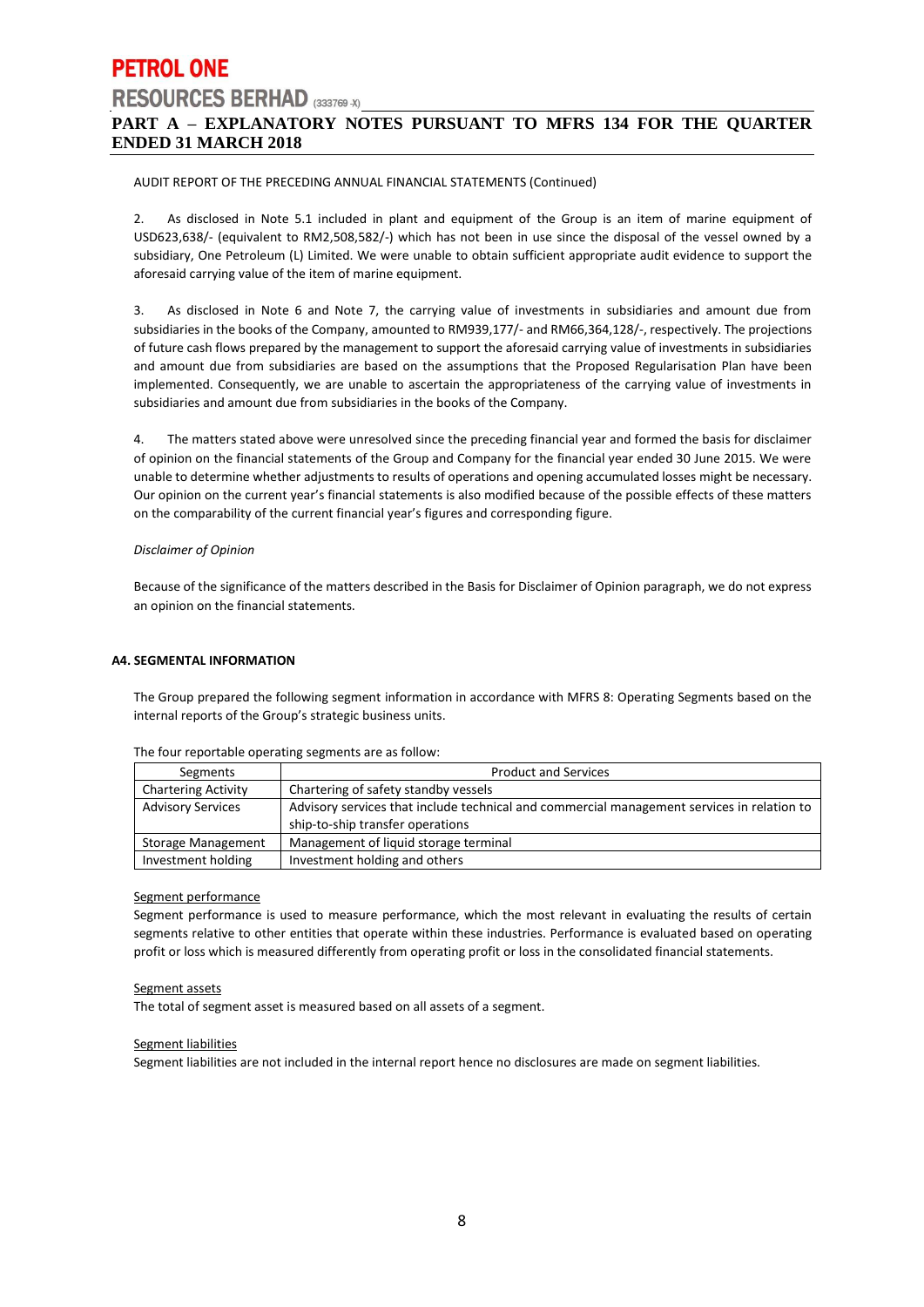# **PETROL ONE**

# **RESOURCES BERHAD** (333769 -X)

### **PART A – EXPLANATORY NOTES PURSUANT TO MFRS 134 FOR THE QUARTER ENDED 31 MARCH 2018**

#### SEGMENTAL INFORMATION (Continued)

|                            |                             | <b>INDIVIDUAL PERIOD</b>    |                             | <b>CIMULATIVE PERIOD</b>    |
|----------------------------|-----------------------------|-----------------------------|-----------------------------|-----------------------------|
|                            | <b>CURRENT YEAR</b>         | <b>QUARTER</b>              |                             | <b>CURRENT YEAR TO DATE</b> |
|                            | 31/03/2018<br><b>RM'000</b> | 31/03/2017<br><b>RM'000</b> | 31/03/2018<br><b>RM'000</b> | 31/03/2017<br><b>RM'000</b> |
| <b>Segment Revenue</b>     |                             |                             |                             |                             |
| Oil & Gas: -               |                             |                             |                             |                             |
| <b>Chartering Activity</b> | 1,098                       | 720                         | 3,259                       | 2,614                       |
| <b>Advisory Services</b>   | 1,355                       | 1,535                       | 4,262                       | 4,425                       |
| Storage Management         | 540                         | 540                         | 2,020                       | 1,620                       |
| <b>Others</b>              |                             |                             |                             |                             |
|                            | 2.993                       | 2.795                       | 9.541                       | 5.864                       |

|                            | <b>INDIVIDUAL PERIOD</b>              |                             | <b>CIMULATIVE PERIOD</b>    |                             |
|----------------------------|---------------------------------------|-----------------------------|-----------------------------|-----------------------------|
|                            | <b>QUARTER</b><br><b>CURRENT YEAR</b> |                             | <b>CURRENT YEAR TO DATE</b> |                             |
|                            | 31/03/2018<br><b>RM'000</b>           | 31/03/2017<br><b>RM'000</b> | 31/03/2018<br><b>RM'000</b> | 31/03/2017<br><b>RM'000</b> |
| <b>Segment Results</b>     |                                       |                             |                             |                             |
| $Oil & Gas: -$             |                                       |                             |                             |                             |
| <b>Chartering Activity</b> | 227                                   | (243)                       | (726)                       | (688)                       |
| <b>Advisory Services</b>   | 1,539                                 | 1,485                       | 4,811                       | 2,524                       |
| Storage Management         | (268)                                 | (726)                       | (454)                       | (614)                       |
| <b>Others</b>              | (1, 477)                              | (413)                       | (3,533)                     | 499                         |
|                            | 21                                    | 103                         | 98                          | 1,618                       |

#### **A5. UNUSUAL ITEMS DUE TO THEIR NATURE, SIZE OR INCIDENCE**

There were no unusual items affecting the Group's assets, liabilities, equity, net income or cash flows during the current financial quarter under review.

#### **A6. CHANGES IN ESTIMATES**

There were no changes in estimates that have had any material effect on the current financial quarter under review.

#### **A7. COMMENTS ABOUT SEASONAL OR CYCLICAL FACTORS**

The business of the Group was not affected by any significant seasonal or cyclical factors in the current financial quarter under review.

#### **A8. DIVIDENDS PAID**

There were no dividends paid during the current financial quarter under review.

#### **A9. DEBT AND EQUITY SECURITIES**

There was no issuance, cancellations, repurchases, resale and repayments of debt and equity securities by the Company during the current financial quarter under review.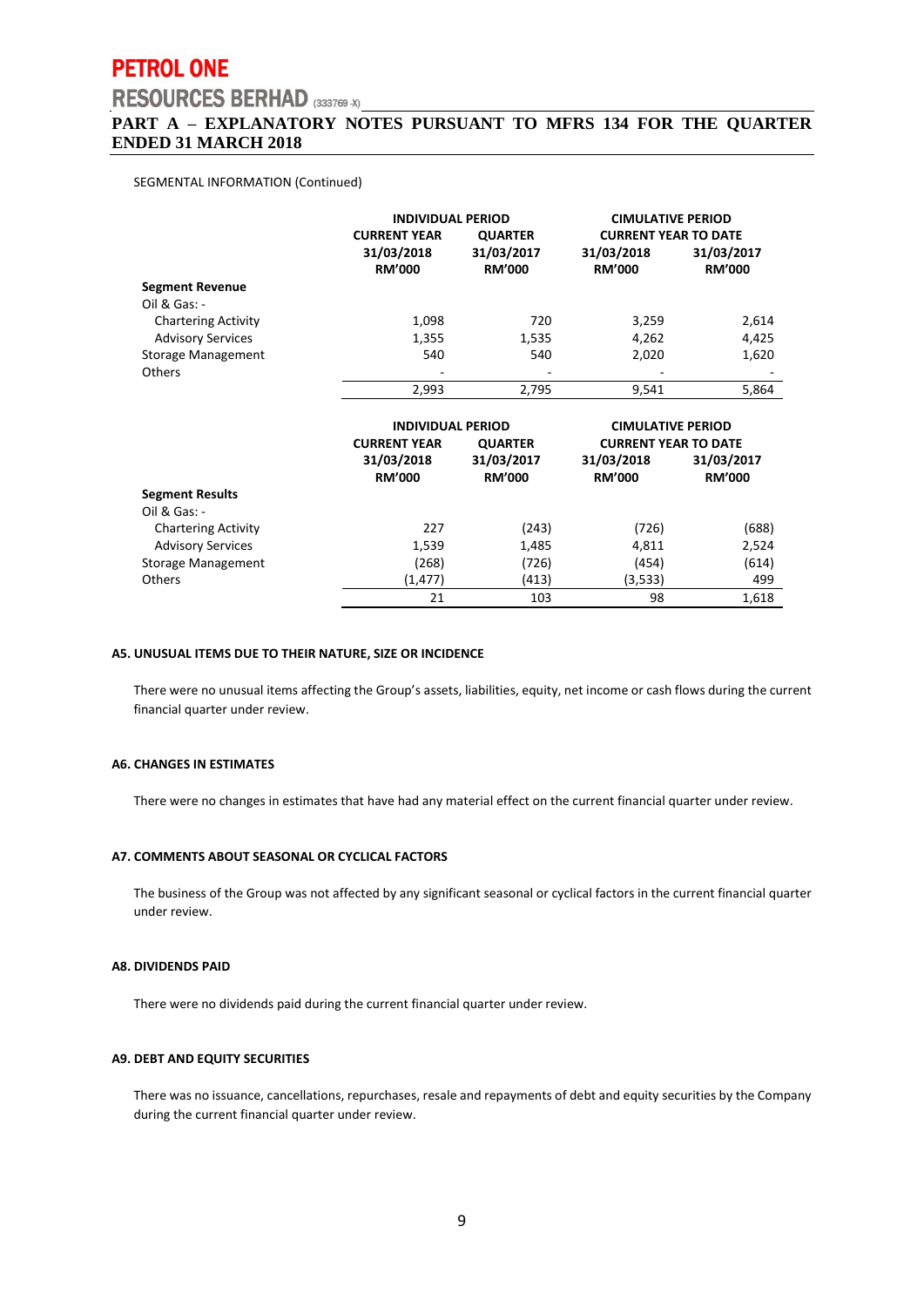## **PART A – EXPLANATORY NOTES PURSUANT TO MFRS 134 FOR THE QUARTER ENDED 31 MARCH 2018**

#### **A10. CAPITAL COMMITMENTS**

There were no changes in capital commitments since the previous annual financial statements as at 30 June 2017.

#### **A11. CHANGES IN CONTINGENT LIABILITIES**

The contingent liabilities of PORB are as follows:

|                                                                         | As at      |
|-------------------------------------------------------------------------|------------|
|                                                                         | 31/03/2018 |
|                                                                         | RM'000     |
| Corporate guarantee given to secure banking facilities for a subsidiary | 49.097     |
|                                                                         |            |

#### **A12. CHANGES IN COMPOSITION OF THE GROUP**

There were no changes in the composition of the Group during the current financial quarter under review.

#### **A13. SUBSEQUENT MATERIAL EVENTS**

Subsequent to the end of the period under review the Group announced the following material event(s): -

On 29 March 2018, Bursa Securities had, vide its letter dated 29 March 2018, granted the Company an extension of time up to 11 August 2018 to implement its Proposed Regularisation Plan. The extension of time is without prejudice to Bursa Securities' right to proceed to suspend the trading of the listed securities of PETONE and to de-list the Company in the event the Company fails to implement its Proposed Regularisation Plan within the time frame or extended time frame stipulated by any of the regulatory authorities. Upon occurrence of the event above, Bursa Securities shall suspend the trading of the listed securities of PETONE on the 6th market day after the date of notification of suspension by Bursa Securities and de-list the Company, subject to the Company's right to appeal against the delisting.

Apart from the above, there are no other material subsequent events.

#### **A14. PROPERTY, PLANT AND EQUIPMENT VALUATION**

The Group did not revalue any of its property, plant and equipment during the current financial quarter.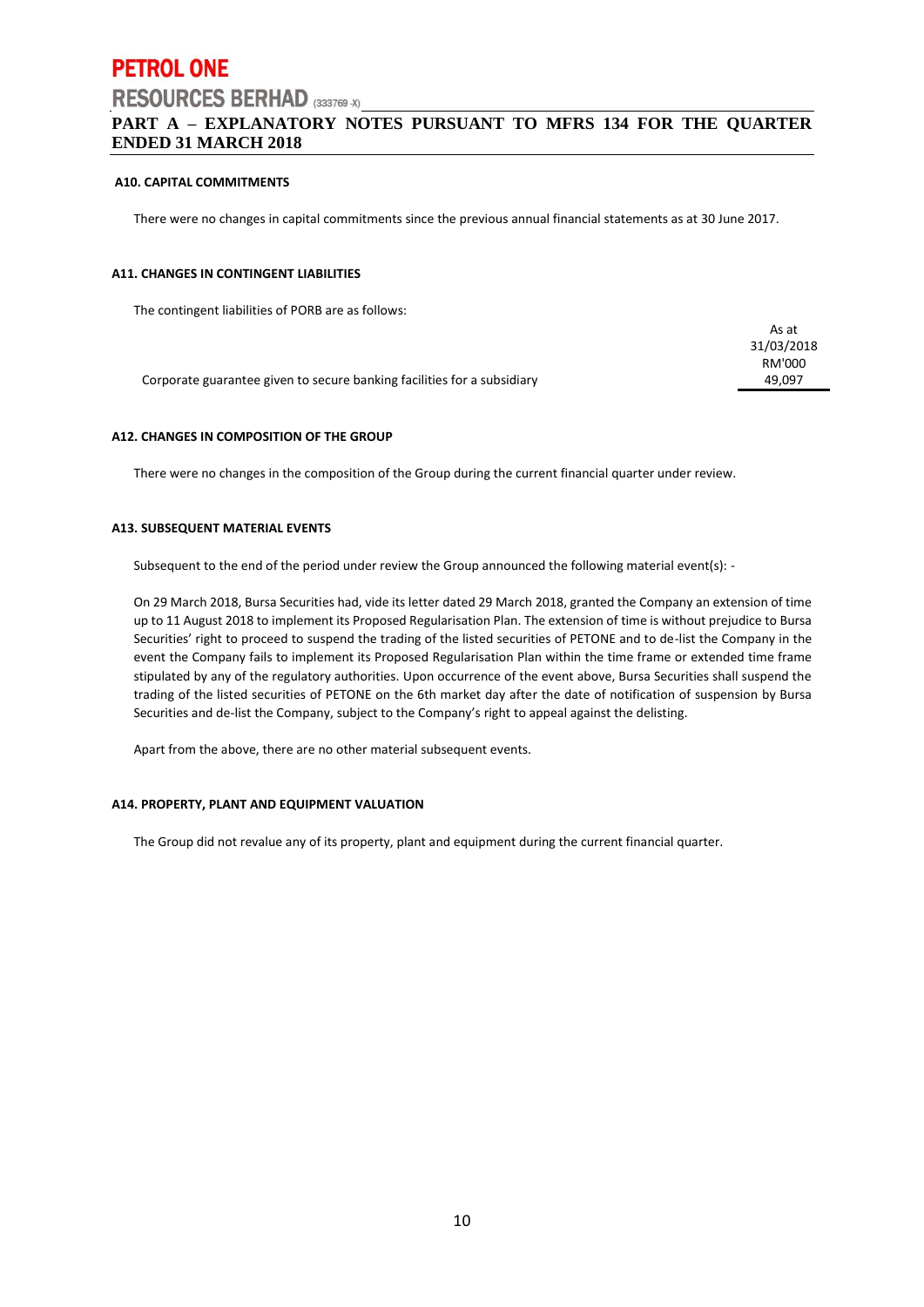## **PART B – EXPLANATORY NOTES PURSUANT TO APPENDIX 9B OF THE LISTING REQUIREMENTS OF BURSA MALAYSIA SECURITIES BERHAD FOR THE QUARTER ENDED 31 MARCH 2018**

#### **B1. REVIEW OF PERFORMANCE**

The Group registered revenue of approximately RM2.993 million for the current quarter ended 31 March 2018 as compared to approximately RM2.795 million in the preceding year's similar quarter. The increase in revenue in current year's quarter over that of the preceding year similar quarter mainly due to the slight improvement of SSV rate for one of the vessel in the current year.

The Group posted a profit before tax of approximately RM0.026 million for the current quarter ended 31 March 2018 as compared to a profit before tax of approximately RM0.123 million in the corresponding quarter of the preceding year due to the large unrealised foreign exchange loss in the current year's quarter under review.

#### **B2. COMPARISON WITH PRECEDING QUARTER'S RESULTS**

The Group registered revenue of approximately RM2.993 million for the current quarter ended 31 March 2018 as compared to approximately RM3.196 million achieved in the preceding quarter. The slightly decrease revenue was due to the strengthening of RM against USD, as some of the Group revenue is made in USD.

Nevertheless, the Group posted a profit before tax of approximately RM0.026 million for the current quarter ended 31 March 2018 as compared to the immediate preceding quarter's profit before tax of RM RM0.424 million. The decrease of the current quarter profit before tax was due to unrealised foreign exchange loss in the current quarter.

#### **B3. COMMENTARY ON PROSPECTS**

Base on the prevailing sentiment in the oil and gas industry within the region and in the country, the Board remains cautious in both short and medium term for the Group.

#### **B4. VARIANCE FROM PROFIT FORECAST**

No profit forecast was issued for the current financial quarter under review for the computation of variance.

#### **B5. TAXATION**

|                                                                        | <b>INDIVIDUAL PERIOD</b>    |                             | <b>CIMULATIVE PERIOD</b>    |                             |
|------------------------------------------------------------------------|-----------------------------|-----------------------------|-----------------------------|-----------------------------|
|                                                                        | <b>CURRENT YEAR</b>         | <b>QUARTER</b>              |                             | <b>CURRENT YEAR TO DATE</b> |
|                                                                        | 31/03/2018<br><b>RM'000</b> | 31/03/2017<br><b>RM'000</b> | 31/03/2018<br><b>RM'000</b> | 31/03/2017<br><b>RM'000</b> |
| <b>Current Tax Expense</b>                                             |                             |                             |                             |                             |
| - Current Year                                                         | 5                           |                             | 15                          |                             |
| - Prior Year                                                           |                             |                             |                             |                             |
|                                                                        | 5                           |                             | 15                          |                             |
| Deferred Tax<br>- Origination and Reversal of<br>temporary differences |                             |                             |                             |                             |
| Total                                                                  | 5                           |                             | 15                          |                             |
|                                                                        |                             |                             |                             |                             |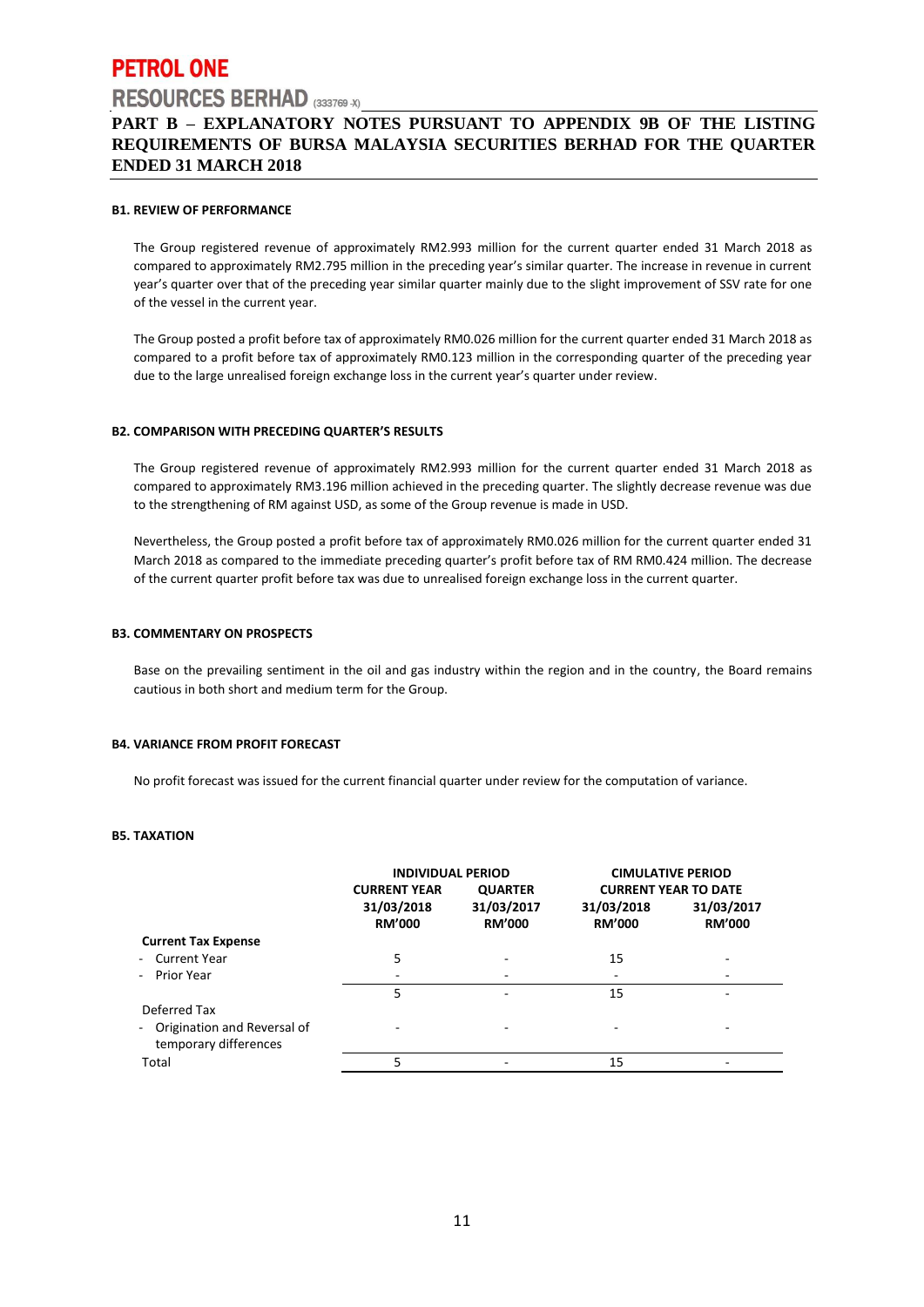## **PART B – EXPLANATORY NOTES PURSUANT TO APPENDIX 9B OF THE LISTING REQUIREMENTS OF BURSA MALAYSIA SECURITIES BERHAD FOR THE QUARTER ENDED 31 MARCH 2018**

#### **B6. STATUS OF CORPORATE PROPOSAL**

Save as disclosed below, there are no other corporate proposals announced but pending completion by the Company as at the date of this announcement: -

1. On 15 November 2013, the Company made its Requisite Announcement whereby PORB proposed to undertake a two (2) pronged approach, comprising the Group's Business Regularization Strategy and the Proposed Regularization Plan to address its PNI7 issues. The Proposed Regularization Plan comprises the following: (i) Proposed Capital Reduction, (ii) Proposed Share Premium Reduction, (iii) Proposed Private Placement, (iv) Proposed Rights Issue with Warrants, (v) Proposed Scheme of Arrangement, and (vi) Proposed Amendment. The Proposed Regularization Plan was submitted to Bursa Malaysia on 28 March 2014 and the relevant announcement was made on the same day. On 21 January 2015, PORB submitted an application to Bursa Malaysia to vary certain terms of the Proposed Regularization Plan. An announcement was made on 21 January 2015 incorporating the details of the variations. The Proposed Regularization Plan of the Company was approved by Bursa Malaysia vide a letter dated 14 August 2015, subject to certain terms and conditions. An announcement was made on 14 August 2015 incorporating details of the approval.

On 27 July 2017, the Company announced to Bursa that the Proposed Regularisation Plan will be revised as per followings: (i) from proposed capital reduction of the issued and paid-up share capital of the Company pursuant to Section 64(1) of the Companies Act 1965, involving the cancellation of RM0.90 of the par value of every existing ordinary share of RM1.00 each in the Company as per the approval letter revised to proposed capital reduction of the share capital of the Company pursuant to Section 115(a) and 116 of the Act 2016, (ii) no longer applicable on the Proposed Share Premium Reduction, (iii) from Proposed private placement of 200,000,000 placement shares to potential investors at an issue price of RM0.10 per placement share after the completion of the Proposed Capital Reduction and the Proposed Share Premium Reduction as per the approval letter to proposed private placement of 200,000,000 placement shares to identified investors at an issue price of RM0.10 per placement share after the completion of the Proposed Capital Reduction, (iv) No changes on the Proposed Rights Issue with Warrants, (v) no changes on the Scheme of Arrangement except the settlement amount, (vi) no longer applicable on the Proposed increase in the authorised share capital, and (vii) no longer applicable on the proposed amendment.

On 28 July 2017, the Company submitted an application to Bursa Malaysia seeking the approval for an extension period of 6 months up to 12 February 2018 for the Company to complete the implementation of its Proposed Regularization Plan. On 7 September 2017, Bursa Malaysia gave its approval on the application of extension period of 6 months. On 8 February 2018, the Company submitted an application to Bursa Malaysia seeking for an extension period of another 6 months up to August 2018 for the implementation of its Proposed Regularization Plan. On 29 March 2018, Bursa Securities had, vide its letter dated 29 March 2018, granted the Company an extension of time up to 11 August 2018 to implement its Proposed Regularisation Plan. The extension of time is without prejudice to Bursa Securities' right to proceed to suspend the trading of the listed securities of PETONE and to de-list the Company in the event the Company fails to implement its Proposed Regularisation Plan within the time frame or extended time frame stipulated by any of the regulatory authorities. Upon occurrence of the event above, Bursa Securities shall suspend the trading of the listed securities of PETONE on the 6th market day after the date of notification of suspension by Bursa Securities and de-list the Company, subject to the Company's right to appeal against the delisting.

- 2. On 21 November 2016, the Company received a letter dated 18 November 2016 from RHB Investment which confirms the following:
	- i) Pursuant to the terms set out in the SSA, RHB Investment Bank Berhad will proceed to utilise the Retention Sum together with interest earned towards payment of the balance Settlement Sum following the expiry of a period of twenty-four (24) months from the date of the SSA of 21 November 2014.
	- ii) Notwithstanding the above, RHB Investment Bank Berhad has no objection to facilitate the Disposal of the Pledged Shares in accordance with the terms of the SSA.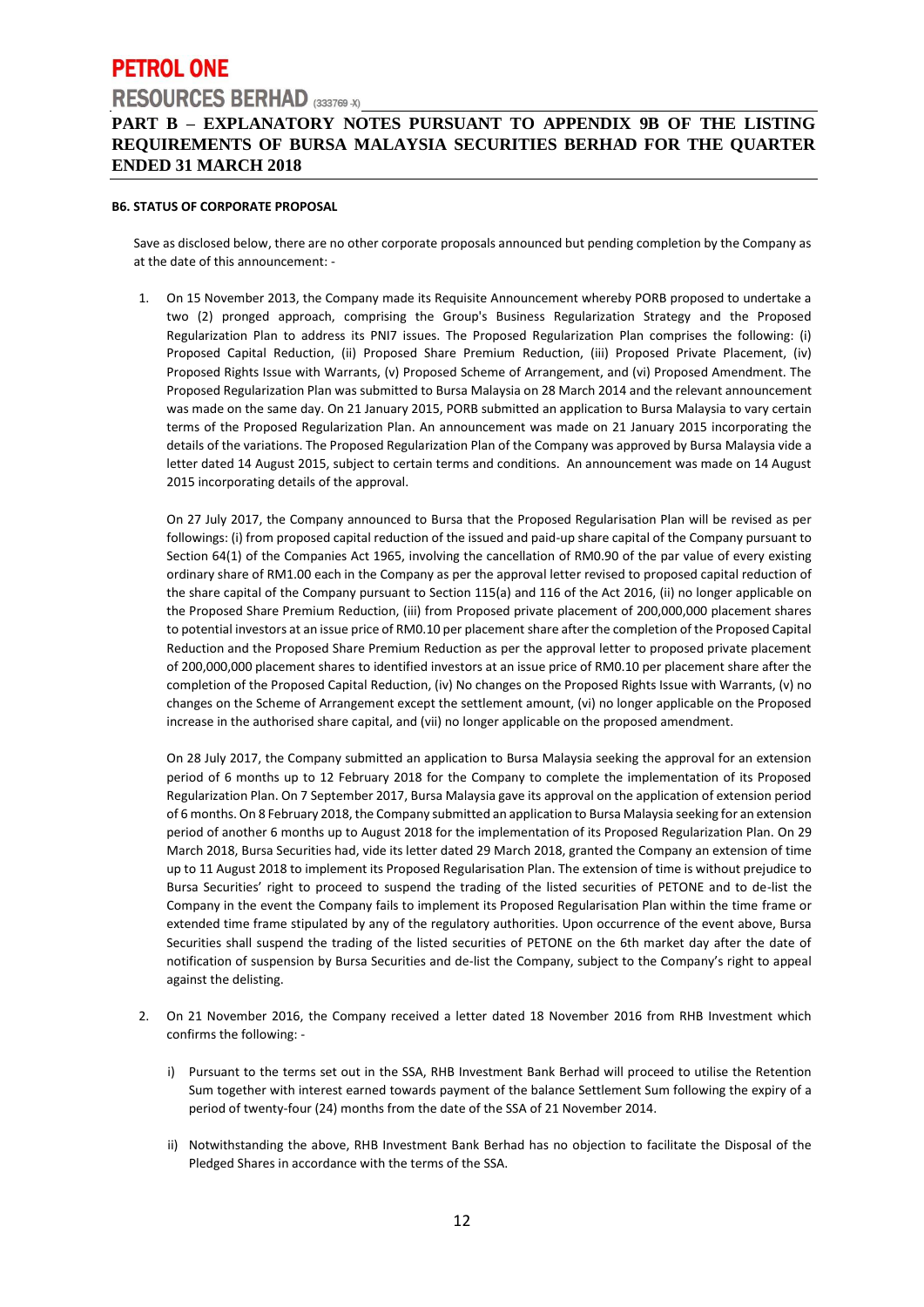# **PETROL ONE**

# **RESOURCES BERHAD** (333769 -X)

## **PART B – EXPLANATORY NOTES PURSUANT TO APPENDIX 9B OF THE LISTING REQUIREMENTS OF BURSA MALAYSIA SECURITIES BERHAD FOR THE QUARTER ENDED 31 MARCH 2018**

3. PORB and its wholly-owned indirect subsidiaries, ADSB and OPLL were granted an order by the High Court of Malaya to hold a meeting with their scheme creditors pursuant to Section 176(1) of the Companies Act 1965. The Court Convened Meetings for approving the Scheme were held on 7 July 2014. At the Court of Convened Meetings, a majority in number and more than 75% in value of the scheme creditors who were present voted in approval of the Scheme. The Scheme was approved by the High Court of Malaya on 15 August 2014 and is binding until it is approved by a majority of the members of the respective companies at their members' meetings.

#### **B7. GROUP BORROWINGS**

|                                 | As at<br>31/03/2018<br><b>RM'000</b> | In Foreign<br>Currency |
|---------------------------------|--------------------------------------|------------------------|
| Short term borrowings:          |                                      |                        |
| <b>Secured</b>                  |                                      |                        |
| Denominated in Ringgit Malaysia |                                      |                        |
| Term Loan                       | 4,036                                |                        |
| Finance Lease Liabilities       |                                      |                        |
| Denominated in US Dollar        |                                      |                        |
| Term Loan                       | 49,097                               | 12,684                 |
| <b>Unsecured</b>                |                                      |                        |
| Denominated in Ringgit Malaysia |                                      |                        |
| Term Loan                       |                                      |                        |
| Long - term Borrowings          |                                      |                        |
| <b>Secured</b>                  |                                      |                        |
| Denominated in Ringgit Malaysia |                                      |                        |
| Finance Lease Liabilities       |                                      |                        |
| <b>Total Borrowings</b>         | 53,133                               |                        |

PORB and ADSB were unable to meet their loans obligations since January 2011 and March 2010, respectively. On 24 December 2013, PORB and ADSB entered into a DSA with their respective lenders whereby the outstanding loan obligations will be settled in full by a cash payment of RM6.5 million. On 16 October 2014, PORB announced that it had agreed with its lenders to vary the terms of the DSA whereby the RM6.5 million will be settled (i) by the sale, by the lender, of the shares in the Company which have been pledged by a third party as security for the loan for a consideration amounting to RM3.040 million; and (ii) in cash for an amount of RM3.46 million. The variation was formalized in a SSA on 21 November 2014.

As at the date of 21 November 2014, the total sum of RM6.5 million was paid to RIBB. The Group and the Company however, has not recorded the effect of the waiver of the debt in the current quarter under-review pending the completion of the disposal of the pledged shares.

The completion of the RHB Settlement is expected to reduce gearing, as well as increase the net assets per share of the Group as a result of the waiver of debt by RHB Bank and RHB Labuan.

#### **B8. MATERIAL LITIGATION**

There is no outstanding material litigation for the Group for the current quarter.

#### **B9. DIVIDENDS**

There were no dividends declared during the current financial quarter under review.